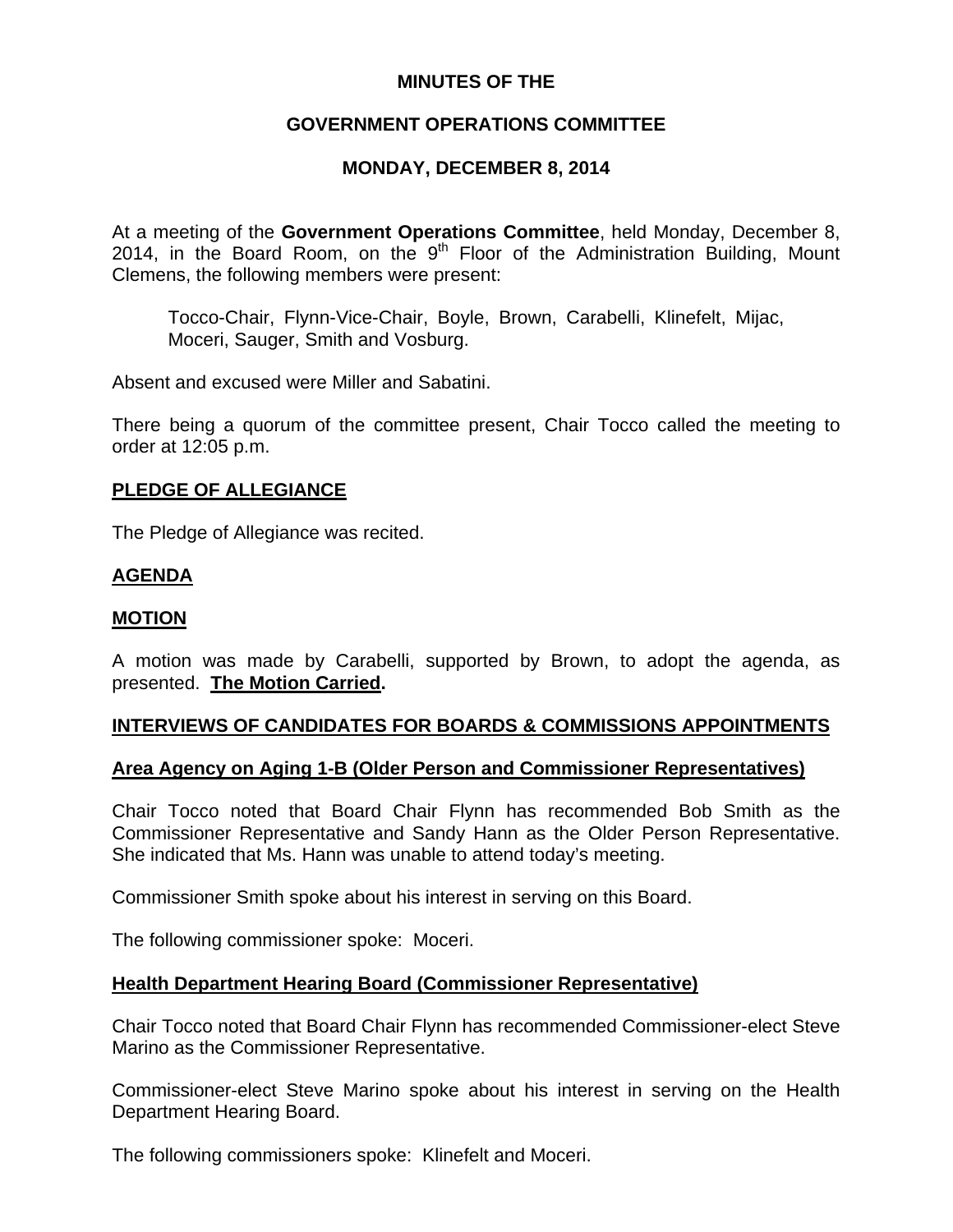## **Health Department Hearing Board (Citizen-at-Large and Alternate)**

Committee was in receipt of the County Executive's recommendation to nominate Mr. George Penna as the Citizen-at-Large and Dr. Donald Amboyer as the Alternate.

Dr. Amboyer was present and spoke about his interest in serving on this Board.

#### **Hospital Finance Authority Board**

Chair Tocco noted that Board Chair Flynn has recommended Commissioner Joe Sabatini.

The following commissioner spoke: Flynn.

Chair Tocco stated that all of the appointments will be made at the December 11<sup>th</sup> Full Board meeting.

#### **MOTION**

A motion was made by Carabelli, supported by Boyle, to receive and file the interviews. **The Motion Carried.** 

## **ADOPT ORDINANCE ESTABLISHING THE PROCESS FOR INITIATIVE AND REFERENDUM**

## **COMMITTEE RECOMMENDATION – MOTION**

A motion was made by Flynn, supported by Boyle, to recommend that the Board of Commissioners adopt an Ordinance establishing the process for initiative and referendum; further, a copy of this Board of Commissioners' action is directed to be delivered forthwith to the Office of the County Executive.

The following commissioner spoke: Flynn, Klinefelt and Brown.

Chair Tocco called for a vote on the motion and **THE MOTION CARRIED.** 

## **CORPORATION COUNSEL MONTHLY REPORT**

Director John Schapka summarized the report.

The following commissioners spoke: Boyle and Smith.

## **MOTION**

A motion was made by Carabelli, supported by Smith, to receive and file the monthly report submitted by Corporation Counsel. **The Motion Carried.**